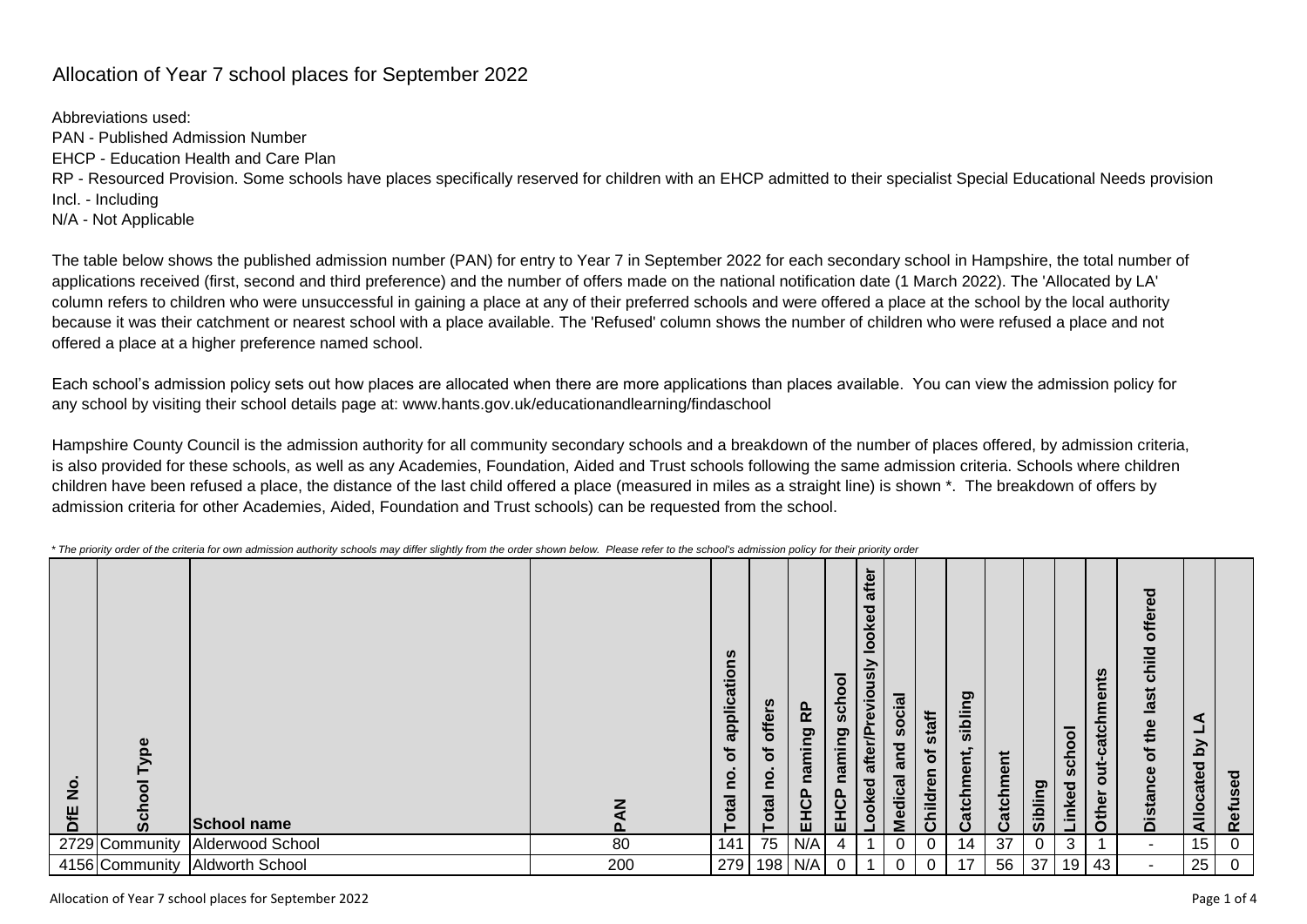| ş<br>DfE | <b>School Type</b> | <b>School name</b>                                | MAQ                     | applications<br>৳<br>no.<br>Total | offers<br>ð<br><u>o</u><br>Total | 운<br>naming<br>EHCP                                    | school<br>naming<br>EHCP | after<br>looked<br>after/Previously<br>Looked | cial<br>ğ<br>and<br>Medical | staff<br>đ<br>Children | sibling<br>Catchment,                | Catchment        | Sibling         | Linked school   | Other out-catchments | offered<br>child<br>Distance of the last | ₹<br>Δ<br>Allocated | Refused                        |
|----------|--------------------|---------------------------------------------------|-------------------------|-----------------------------------|----------------------------------|--------------------------------------------------------|--------------------------|-----------------------------------------------|-----------------------------|------------------------|--------------------------------------|------------------|-----------------|-----------------|----------------------|------------------------------------------|---------------------|--------------------------------|
|          | 4100 Academy       | Amery Hill School                                 | $\overline{200}$        | 318                               | 179                              | N/A                                                    | 6                        | $\overline{3}$                                | $\mathbf 0$                 | $\mathbf{3}$           | 41                                   | 68               | $\overline{20}$ | 10              | $\overline{26}$      | $\blacksquare$                           | $\overline{2}$      | $\mathbf{0}$                   |
|          | 5412 Foundation    | Applemore College                                 | 155 (incl. 5 RP places) | 211                               | 140                              | $\mathbf{1}$                                           | $\overline{7}$           | $\overline{4}$                                | $\overline{0}$              | $\mathbf 0$            | $\overline{25}$                      | 45               | $\overline{17}$ | $\overline{23}$ | 14                   |                                          | 4<br>$\mathbf 0$    | $\mathbf 0$<br>$\overline{72}$ |
|          | 5408 Academy       | <b>Bay House School</b>                           | 350                     | 581                               | 350                              | Please refer to school for breakdown<br>$\mathbf{0}$   |                          |                                               |                             |                        |                                      |                  |                 |                 |                      |                                          |                     |                                |
|          | 4604 Aided         | <b>Bishop Challoner Catholic Secondary School</b> | 180                     | 343                               | 181                              | Please refer to school for breakdown                   |                          |                                               |                             |                        |                                      |                  |                 |                 |                      |                                          |                     | 68<br>$\mathbf 0$              |
|          | 5407 Academy       | <b>Bohunt School</b>                              | 336                     | 645                               | 385                              | Please refer to school for breakdown<br>$\mathbf 0$    |                          |                                               |                             |                        |                                      |                  |                 |                 |                      |                                          |                     |                                |
|          | 4004 Academy       | <b>Bridgemary School</b>                          | 240                     | 188                               | $\overline{135}$                 | 8<br>Please refer to school for breakdown<br>107 43 21 |                          |                                               |                             |                        |                                      |                  |                 |                 |                      |                                          |                     |                                |
|          | 4182 Community     | <b>Brighton Hill Community School</b>             | $\overline{255}$        | 489                               |                                  | 255 N/A                                                | $\mathbf{1}$             | $\mathbf 0$                                   | $\mathbf{1}$                | $\mathbf{1}$           | 40                                   |                  |                 |                 | $\vert$ 41           | 0.579                                    | $\mathbf 0$         | 58                             |
|          | 4136 Community     | <b>Brookfield Community School</b>                | 360                     | 473                               |                                  | 363 N/A                                                | 5 <sup>5</sup>           | $\overline{2}$                                | $\overline{2}$              | 8                      |                                      | $129$ 210        | $\overline{7}$  | $\mathbf 0$     | $\mathbf{0}$         | 7.84                                     | $\mathbf 0$         | $\overline{28}$                |
|          | 4009 Academy       | <b>Brune Park Community School</b>                | 300                     | 346                               | 298                              |                                                        |                          |                                               |                             |                        | Please refer to school for breakdown |                  |                 |                 |                      |                                          | 29                  | $\mathbf 0$                    |
|          | 4171 Community     | Calthorpe Park School                             | $\frac{1}{345}$         | 590                               |                                  | 362 N/A                                                | $\overline{3}$           | 2 <sup>1</sup>                                | $\mathbf{1}$                | $\overline{7}$         | 94                                   | $\overline{247}$ | 8 <sup>1</sup>  | $\mathbf 0$     | $\mathbf 0$          | 4.565                                    | $\mathbf 0$         | 39                             |
|          | 5416 Academy       | Cams Hill School                                  | 240                     | 426                               | $\overline{270}$                 |                                                        |                          |                                               |                             |                        | Please refer to school for breakdown |                  |                 |                 |                      |                                          | $\mathbf 0$         | 30                             |
|          | 4117 Community     | <b>Court Moor School</b>                          | 228                     | 521                               |                                  | 228 N/A                                                | $\overline{2}$           | $2^{\circ}$                                   | $\sqrt{5}$                  | $\,6$                  | 62                                   | $114$ 19 18      |                 |                 | $\overline{0}$       | 1.009                                    | $\mathbf 0$         | $\overline{36}$                |
|          | 4203 Foundation    | <b>Cove School</b>                                | 210 (incl. 2 RP places) | 284                               | 210                              |                                                        |                          |                                               |                             |                        | Please refer to school for breakdown |                  |                 |                 |                      |                                          | 21                  | $\mathbf 0$                    |
|          | 4164 Community     | Cranbourne                                        | 180 (incl. 3 RP places) | 271                               | 178                              | $\mathbf{1}$                                           | 3 <sup>1</sup>           | $\overline{0}$                                | $\mathbf 0$                 | $\mathbf{1}$           | 24                                   | 77               | 8               | 21              | 12                   | ÷,                                       | 31                  | $\mathbf 0$                    |
|          | 4191 Community     | <b>Crestwood Community School</b>                 | 270 (incl. 7 RP places) | 354                               | 297                              | $\mathbf{1}$                                           | $\overline{5}$           | $\overline{4}$                                |                             | $\overline{4}$         | $\overline{70}$                      | 142              | $\overline{21}$ | $\overline{25}$ | 12                   |                                          | 12                  | $\mathbf 0$                    |
|          | 5405 Foundation    | <b>Crofton School</b>                             | 216 (incl. 2 RP places) | 388                               | 224                              |                                                        |                          |                                               |                             |                        | Please refer to school for breakdown |                  |                 |                 |                      |                                          | $\mathbf 0$         | 30                             |
|          | 4159 Foundation    | <b>Crookhorn College</b>                          | 165                     | 386                               | 180                              |                                                        |                          |                                               |                             |                        | Please refer to school for breakdown |                  |                 |                 |                      |                                          | $\mathbf 0$         | 49                             |
|          | 4008 Academy       | Deer Park School                                  | 150                     | 439                               | 150                              | Please refer to school for breakdown                   |                          |                                               |                             |                        |                                      |                  |                 |                 |                      |                                          | $\mathbf 0$         | 39                             |
|          | 4000 Academy       | Eggar's School                                    | 200 (incl. 4 RP places) | 370                               | 163                              | $\mathbf 0$                                            | 3 <sup>1</sup>           | $\overline{2}$                                | $\mathbf{1}$                | $\mathbf 1$            | 22                                   | 46               |                 | 23 12           | 51                   | $\blacksquare$                           | $\overline{2}$      | $\mathbf 0$                    |
|          | 4014 Academy       | <b>Everest Community Academy</b>                  | 150                     | 284                               |                                  | $150$ N/A                                              | $\mathbf{1}$             | $\overline{0}$                                | $\mathbf 0$                 | $\mathbf 0$            | $\overline{37}$                      | 112              | $\mathbf 0$     | $\mathbf 0$     | $\mathbf 0$          | 2.267                                    | $\mathbf 0$         | 46                             |
|          | 4308 Academy       | Fareham Academy                                   | 180 (incl. 2 RP places) | 282                               | $\frac{1}{177}$                  |                                                        |                          |                                               |                             |                        | Please refer to school for breakdown |                  |                 |                 |                      |                                          | $\overline{2}$      | $\mathbf 0$                    |
|          | 4204 Community     | Fernhill School                                   | 180                     | 187                               |                                  | $121$ N/A                                              | $\mathbf{1}$             | $\mathbf{1}$                                  | $\overline{0}$              | $\mathbf 0$            | 21                                   | 45               | 9               | 21              | 9                    | $\blacksquare$                           | 14                  | $\mathbf 0$                    |
|          | 4183 Community     | <b>Frogmore Community College</b>                 | $\frac{145}{145}$       | 238                               |                                  | $145$ N/A                                              | $\overline{0}$           | $\overline{4}$                                | $\sqrt{3}$                  | 3                      | 29                                   | $\overline{47}$  | 19              | 27              | $\overline{13}$      | 1.131                                    | $\mathbf 0$         | 9                              |
|          | 4163 Community     | Harrow Way Community School                       | 180                     | 427                               |                                  | $210$ N/A                                              | $\overline{8}$           | $\overline{0}$                                | $\overline{0}$              | $\overline{6}$         | $\overline{32}$                      | 97               | 26              | $\overline{31}$ | $\overline{10}$      | 0.918                                    | $\mathbf 0$         | 39                             |
|          | 6905 Academy       | <b>Havant Academy</b>                             | 140                     | 162                               | $\overline{125}$                 |                                                        |                          |                                               |                             |                        | Please refer to school for breakdown |                  |                 |                 |                      |                                          | 10                  | $\mathbf 0$                    |
|          | 4173 Community     | Horndean Technology College                       | 275 (incl. 3 RP places) | 347                               | 267                              | $\mathbf{1}$                                           | 6                        | $\overline{4}$                                | $\mathbf 0$                 | $\overline{4}$         | 65                                   | $106$ 21 33 24   |                 |                 |                      | $\omega$                                 | 3                   | $\pmb{0}$                      |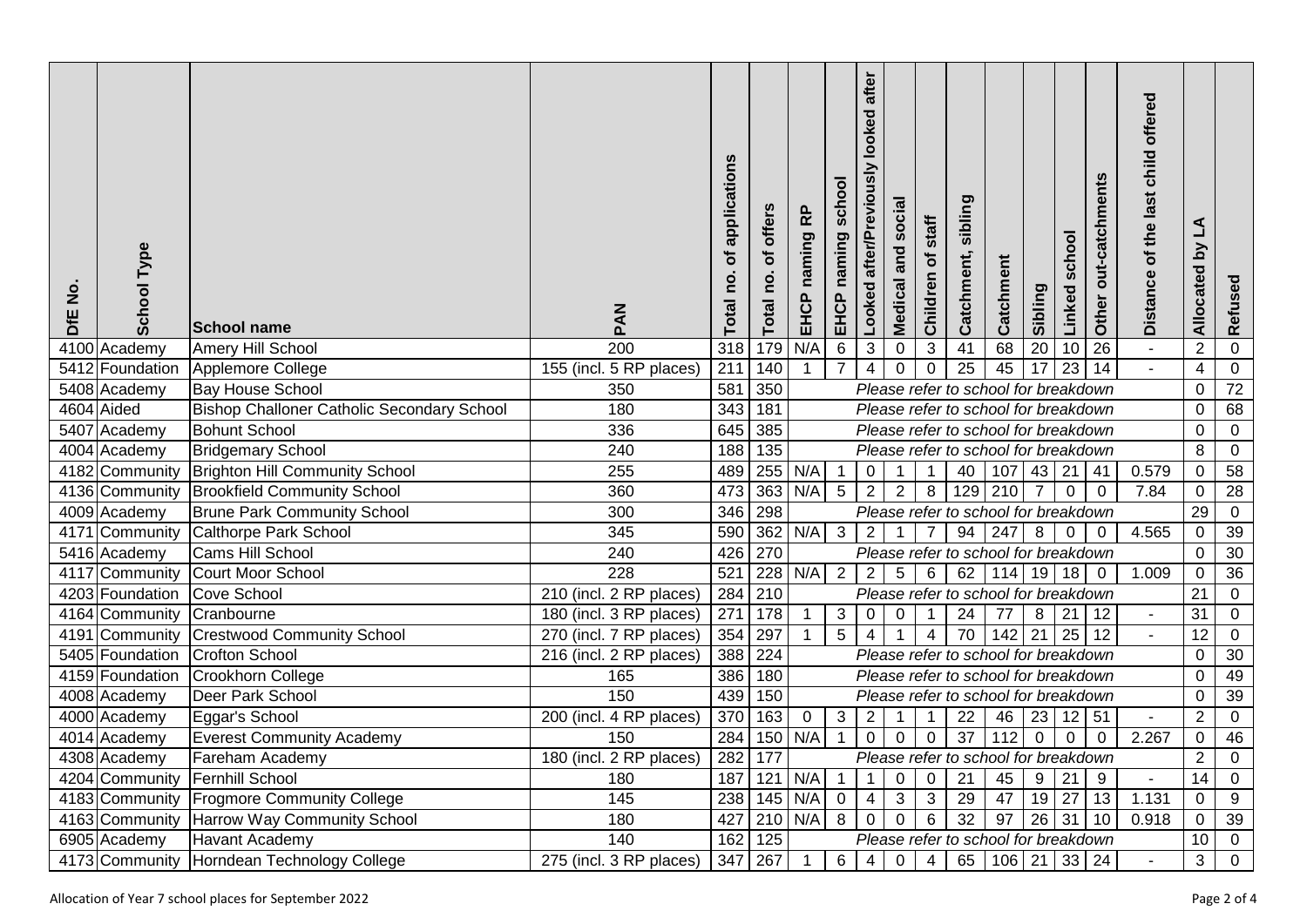| <u>ş</u><br><b>SFE</b> | <b>School Type</b> | <b>School name</b>                  | MAD                     | applications<br>৳<br><u>p</u><br><b>Total</b> | offers<br>৳<br><u>io</u><br>Total | RP<br>C<br>naming<br>EHCP                                                                                                                           | school<br>EHCP naming | after<br>looked<br>after/Previously<br>Looked | <u>ial</u><br>Š<br>and<br>Medical | staff<br>৳<br>Children | sibling<br>Catchment,                | Catchment        | Sibling          | Linked school  | Other out-catchments | offered<br>child<br>Distance of the last | $\Delta$<br>λđ<br>Allocated | Refused                        |
|------------------------|--------------------|-------------------------------------|-------------------------|-----------------------------------------------|-----------------------------------|-----------------------------------------------------------------------------------------------------------------------------------------------------|-----------------------|-----------------------------------------------|-----------------------------------|------------------------|--------------------------------------|------------------|------------------|----------------|----------------------|------------------------------------------|-----------------------------|--------------------------------|
|                        | 4168 Academy       | Hounsdown School                    | 261                     | 356                                           | 265                               |                                                                                                                                                     |                       |                                               |                                   |                        | Please refer to school for breakdown |                  |                  |                |                      |                                          | $\mathbf 0$                 | 21                             |
|                        | 4001 Community     | John Hanson Community School        | 196                     | 411                                           |                                   | 203 N/A                                                                                                                                             | $\overline{7}$        | $\mathbf{1}$                                  | $\mathbf 0$                       | $\,6$                  | 29                                   | 66               |                  | $39$ 23        | 32                   | 2.118                                    | $\mathbf 0$                 | 42                             |
|                        | 4310 Community     | Kings' School                       | 360 (incl. 3 RP places) | 706                                           | 379                               | $\overline{2}$                                                                                                                                      | $\overline{5}$        | $\sqrt{2}$                                    | $\mathbf 0$                       |                        | 97                                   | 142              | $50$ 22          |                | 58                   | 5.463                                    | $\mathbf 0$                 | $\overline{20}$                |
|                        | 4128 Academy       | Noadswood School                    | 225                     | 222                                           | 167                               | Please refer to school for breakdown<br>$\mathbf 0$                                                                                                 |                       |                                               |                                   |                        |                                      |                  |                  |                |                      |                                          |                             | $\mathbf 0$<br>$\overline{51}$ |
|                        | 5411 Academy       | Oaklands Catholic School            | 232                     | 424                                           | 232                               | Please refer to school for breakdown<br>$\mathbf 0$                                                                                                 |                       |                                               |                                   |                        |                                      |                  |                  |                |                      |                                          |                             |                                |
|                        | 4007 Academy       | Oakmoor School                      | 150 (incl. 2 RP places) | 207                                           | $\frac{175}{175}$                 | $\overline{2}$<br>Please refer to school for breakdown                                                                                              |                       |                                               |                                   |                        |                                      |                  |                  |                |                      |                                          |                             |                                |
|                        | 4316 Community     | <b>Park Community School</b>        | 190                     | 240                                           |                                   | 194 N/A<br>$\overline{3}$<br>$\overline{2}$<br>$\overline{0}$<br>46<br>81<br>$19$ 21<br>$\overline{1}$<br>$\vert$ 21<br>$\mathbf 0$<br>$\mathbf{u}$ |                       |                                               |                                   |                        |                                      |                  |                  |                |                      |                                          |                             | $\mathbf 0$                    |
|                        | 4130 Academy       | Perins School                       | 230                     | 442                                           | 240                               |                                                                                                                                                     |                       |                                               |                                   |                        | Please refer to school for breakdown |                  |                  |                |                      |                                          | $\mathbf 0$                 | 53                             |
|                        | 4133 Community     | <b>Portchester Community School</b> | 168 (incl. 5 RP places) | $\overline{217}$                              | 137                               | $\mathbf 0$                                                                                                                                         | 9                     | $\overline{2}$                                | $\mathbf 0$                       | $\mathbf 0$            | 29                                   | 53               |                  | $13$ 19        | 12                   | $\blacksquare$                           | $\mathbf 0$                 | $\mathbf 0$                    |
|                        | 4129 Academy       | <b>Priestlands School</b>           | 243                     | 316                                           | 257                               | N/A                                                                                                                                                 | $\overline{4}$        | $\overline{2}$                                | $\mathbf{1}$                      | $\overline{4}$         | 94                                   | 128              | $6\phantom{1}$   | 11             | $\overline{7}$       |                                          | $\Omega$                    | $\mathbf 0$                    |
|                        | 5414 Trust         | <b>Purbrook Park School</b>         | 174                     | 445                                           | 174                               |                                                                                                                                                     |                       |                                               |                                   |                        | Please refer to school for breakdown |                  |                  |                |                      |                                          | 0                           | 91                             |
|                        | 5403 Academy       | Ringwood School Academy             | 265                     | 337                                           | 265                               |                                                                                                                                                     |                       |                                               |                                   |                        | Please refer to school for breakdown |                  |                  |                |                      |                                          | $\mathbf 0$                 | $\overline{25}$                |
|                        | 4511 Academy       | Robert May's School                 | 270 (incl. 2 RP places) | 492                                           | 269                               |                                                                                                                                                     |                       |                                               |                                   |                        | Please refer to school for breakdown |                  |                  |                |                      |                                          | $\mathbf 0$                 | 50                             |
|                        | 4149 Community     | Swanmore College                    | 270                     | 407                                           |                                   | 290 N/A                                                                                                                                             | 8                     | $\mathbf{1}$                                  | $\pmb{0}$                         | $\mathbf{3}$           | 74                                   | 146 25 17        |                  |                | 16                   | 4.679                                    | $\mathbf 0$                 | 40                             |
|                        | 4153 Community     | <b>Test Valley School</b>           | 156                     | 118                                           | 66                                | N/A                                                                                                                                                 | $\overline{4}$        | $\overline{0}$                                | $\mathbf 0$                       | $\pmb{0}$              | $\overline{12}$                      | $\overline{22}$  | 10               | $\overline{1}$ | $\overline{13}$      |                                          | 4                           | $\mathbf 0$                    |
|                        | 5410 Foundation    | <b>Testbourne Community School</b>  | 190                     | 302                                           |                                   | 190 N/A                                                                                                                                             | $\overline{5}$        | $\overline{2}$                                | $\mathbf 0$                       | $\overline{2}$         | 50                                   | 96               | 13               | $9\,$          | 13                   | 5.489                                    | $\mathbf 0$                 | $\overline{36}$                |
|                        | 5406 Academy       | <b>Testwood School</b>              | 243                     | 210                                           | 162                               |                                                                                                                                                     |                       |                                               |                                   |                        | Please refer to school for breakdown |                  |                  |                |                      |                                          | $\overline{2}$              | $\overline{0}$                 |
|                        | 5402 Academy       | The Arnewood School                 | 180                     | 198                                           | 152                               |                                                                                                                                                     |                       |                                               |                                   |                        | Please refer to school for breakdown |                  |                  |                |                      |                                          | 5                           | $\mathbf 0$                    |
|                        | 5401 Academy       | The Burgate School and Sixth Form   | 190                     | 319                                           | 190                               |                                                                                                                                                     |                       |                                               |                                   |                        | Please refer to school for breakdown |                  |                  |                |                      |                                          | $\overline{2}$              | $\mathbf 0$                    |
|                        | 4162 Community     | The Clere School                    | 145                     | 194                                           |                                   | 116 N/A                                                                                                                                             | $\mathbf 0$           | $\mathsf{O}\xspace$                           | $\mathbf{1}$                      | $\mathbf 0$            | $\overline{7}$                       | 42               | 14               | $\sqrt{5}$     | 45                   |                                          | $\overline{2}$              | $\Omega$                       |
|                        | 4002 Academy       | The Costello School                 | 224                     | 468                                           |                                   | 260 N/A                                                                                                                                             | $\overline{0}$        | $\overline{2}$                                | $\mathsf{O}\xspace$               | $\mathbf 0$            | $\overline{41}$                      | $\overline{78}$  | 34               | 48             | 57                   | 0.652                                    | $\boldsymbol{0}$            | 33                             |
|                        | 4110 Academy       | <b>The Cowplain School</b>          | 216 (incl. 6 RP places) | 266                                           | 195                               |                                                                                                                                                     |                       |                                               |                                   |                        | Please refer to school for breakdown |                  |                  |                |                      |                                          | $\overline{12}$             | $\mathbf 0$                    |
|                        | 4119 Community     | The Hamble School                   | 240                     | 456                                           |                                   | $240$ N/A                                                                                                                                           | $\overline{2}$        | $\mathbf 0$                                   | $\mathbf{1}$                      | $\pmb{0}$              | 53                                   | 134 30 20        |                  |                | $\mathbf 0$          | 2.869                                    | $\mathbf 0$                 | 178                            |
|                        | 4147 Foundation    | The Hayling College                 | 150                     | 150                                           | 140                               |                                                                                                                                                     |                       |                                               |                                   |                        | Please refer to school for breakdown |                  |                  |                |                      |                                          | $\mathbf{1}$                | $\mathbf 0$                    |
|                        | 4174 Community     | The Henry Beaufort School           | 203 (incl. 3 RP places) | 452                                           | 203                               | $\overline{3}$                                                                                                                                      | 5                     | $\mathbf 1$                                   | $\pmb{0}$                         | $\mathbf{3}$           | 49                                   | 83               | 34               | $\overline{7}$ | 18                   | 11.292                                   | $\mathbf 0$                 | 35                             |
|                        | 4307 Community     | The Henry Cort Community College    | 180                     | $\overline{277}$                              | 202                               | N/A                                                                                                                                                 | $\mathbf{1}$          | $\mathbf{1}$                                  | $\pmb{0}$                         | $\mathbf{1}$           | 40                                   | $\overline{115}$ | $\boldsymbol{9}$ | $\sqrt{5}$     | $\overline{12}$      |                                          | 18                          | $\mathbf 0$                    |